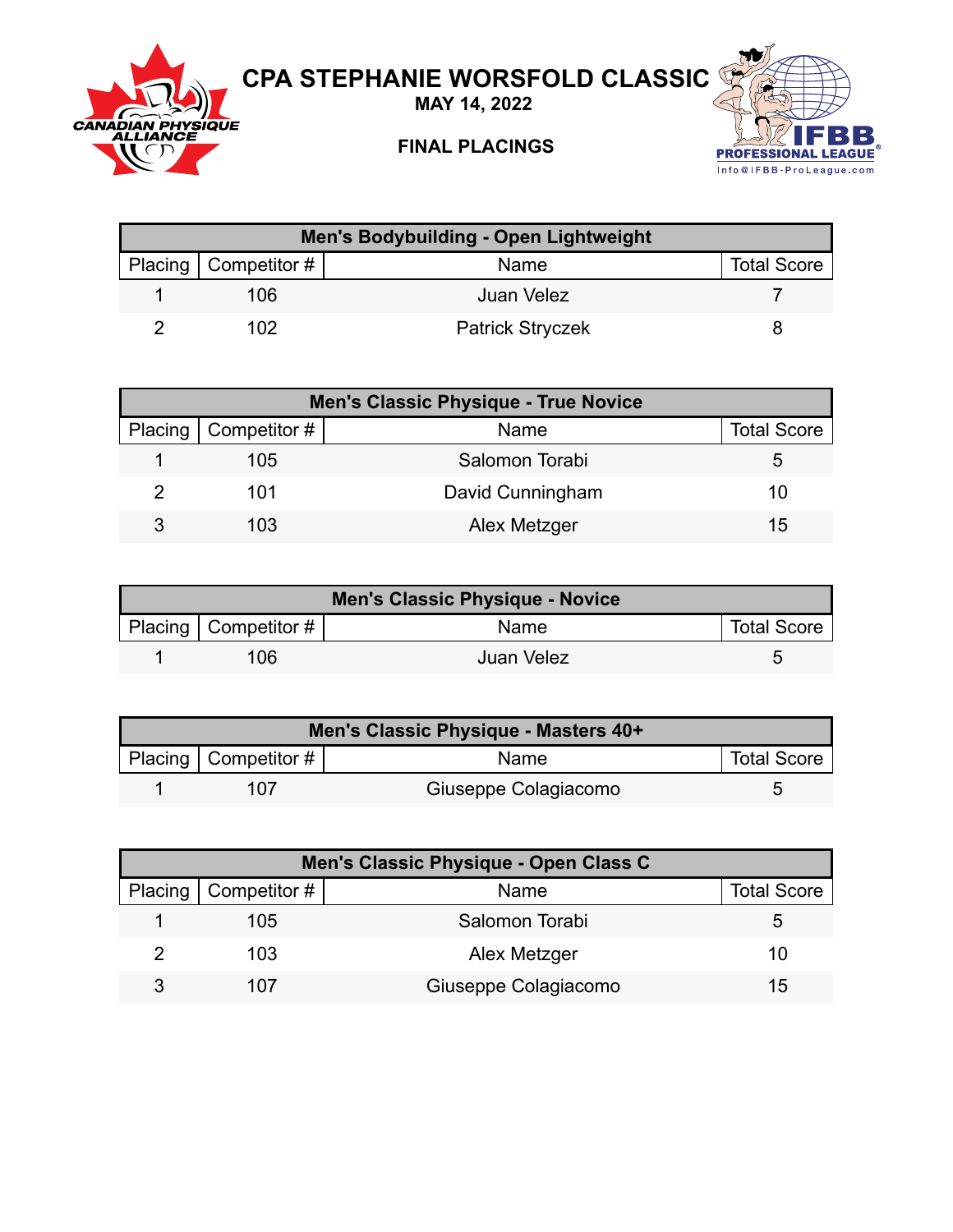| <b>Men's Physique - True Novice</b> |              |                         |                    |
|-------------------------------------|--------------|-------------------------|--------------------|
| Placing                             | Competitor # | Name                    | <b>Total Score</b> |
|                                     | 110          | Jiameng Xu              | 5                  |
| 2                                   | 111          | <b>Parris Strouthos</b> | 10                 |
| 3                                   | 108          | Jianlin Li              | 15                 |
| 4                                   | 104          | <b>Kevin Stewart</b>    | 21                 |
| 5                                   | 109          | <b>Stephen Miller</b>   | 24                 |

| <b>Men's Physique - Novice</b> |                     |                         |                    |
|--------------------------------|---------------------|-------------------------|--------------------|
| Placing                        | $\mid$ Competitor # | Name                    | <b>Total Score</b> |
|                                | 110                 | Jiameng Xu              | 5                  |
| 2                              | 106                 | Juan Velez              | 11                 |
| 3                              | 111                 | <b>Parris Strouthos</b> | 14                 |
|                                | 108                 | Jianlin Li              | 20                 |

|                        | <b>Men's Physique - Junior</b> |                    |
|------------------------|--------------------------------|--------------------|
| Placing   Competitor # | Name                           | <b>Total Score</b> |
| 110                    | Jiameng Xu                     |                    |
| 108                    | Jianlin Li                     | 10                 |

| <b>Men's Physique - Open Class A</b> |                        |                   |                    |  |
|--------------------------------------|------------------------|-------------------|--------------------|--|
|                                      | Placing   Competitor # | Name              | <b>Total Score</b> |  |
|                                      | 113                    | * Payam Ghafoor * |                    |  |
|                                      | 112                    | David Brideau     |                    |  |

|         | Men's Physique - Open Class C |                         |                    |  |  |
|---------|-------------------------------|-------------------------|--------------------|--|--|
| Placing | Competitor #                  | Name                    | <b>Total Score</b> |  |  |
|         | 110                           | Jiameng Xu              | 5                  |  |  |
| 2       | 116                           | <b>Travis Priest</b>    | 12                 |  |  |
| 3       | 114                           | <b>Waiming Kwok</b>     | 14                 |  |  |
| 4       | 115                           | <b>Bryan Larocque</b>   | 20                 |  |  |
| 5       | 102                           | <b>Patrick Stryczek</b> | 24                 |  |  |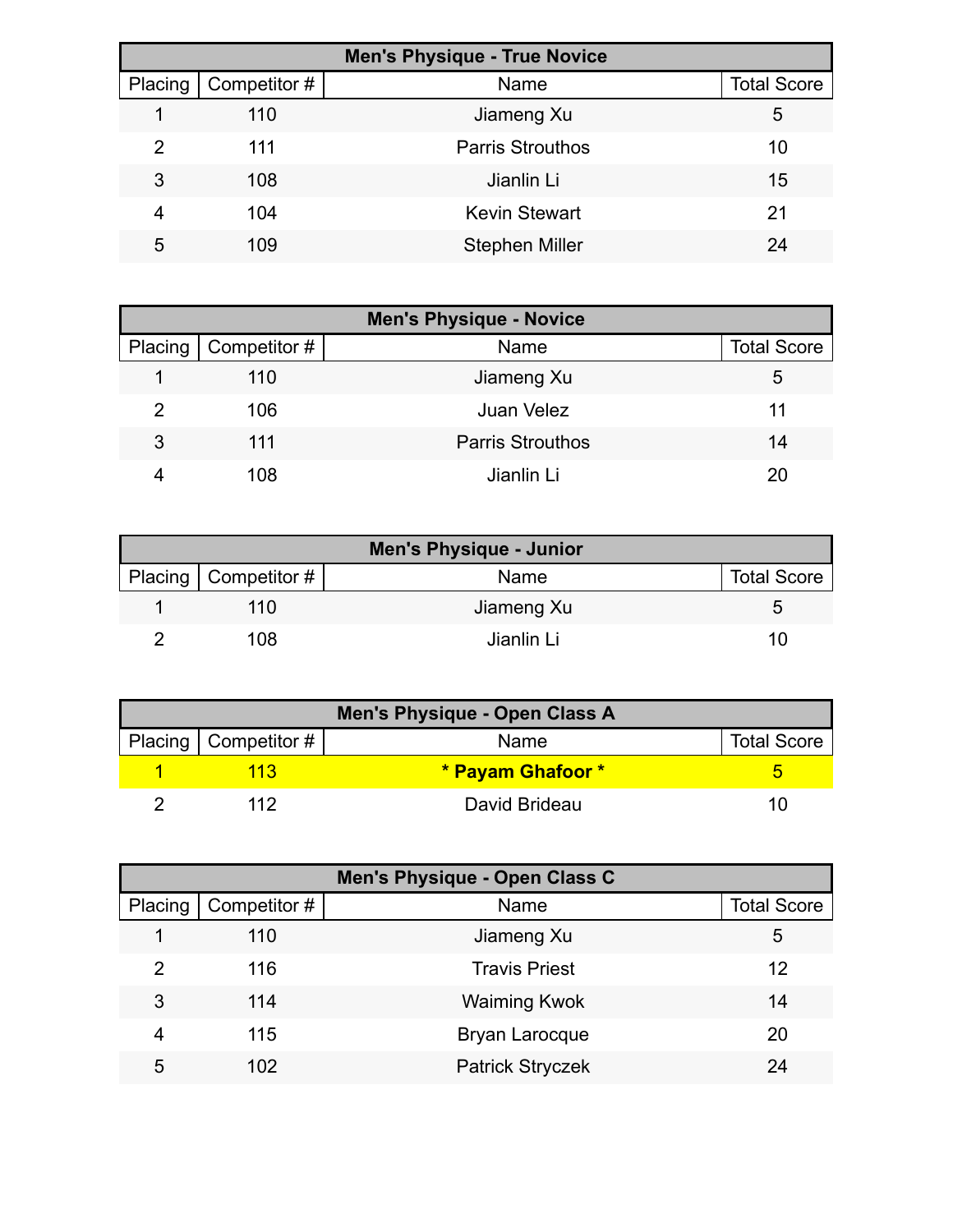|         | Men's Physique - Open Class D |                      |                    |  |
|---------|-------------------------------|----------------------|--------------------|--|
| Placing | Competitor #                  | Name                 | <b>Total Score</b> |  |
|         | 117                           | <b>Jesse Cronk</b>   | 5                  |  |
| 2       | 118                           | Luke Rogers          | 12                 |  |
| 3       | 108                           | Jianlin Li           | 13                 |  |
|         | 104                           | <b>Kevin Stewart</b> | 20                 |  |

| <b>Women's Physique - Open Class A</b> |                        |                       |                    |  |
|----------------------------------------|------------------------|-----------------------|--------------------|--|
|                                        | Placing   Competitor # | Name                  | <b>Total Score</b> |  |
|                                        | 119                    | <b>Katelin Dupuis</b> |                    |  |
|                                        | 120                    | Jenna Rebhan          |                    |  |

| <b>Women's Figure - True Novice</b> |                        |                      |                    |  |
|-------------------------------------|------------------------|----------------------|--------------------|--|
|                                     | Placing   Competitor # | Name                 | <b>Total Score</b> |  |
|                                     | 123                    | Anita Mocarski       | 5.                 |  |
|                                     | 122.                   | Anne-Marie Gabrini   | 10                 |  |
|                                     | 121                    | <b>Marah Bennett</b> | 15                 |  |

| <b>Women's Figure - Novice</b> |                        |                    |                    |  |
|--------------------------------|------------------------|--------------------|--------------------|--|
|                                | Placing   Competitor # | Name               | <b>Total Score</b> |  |
|                                | 122                    | Anne-Marie Gabrini |                    |  |

| Women's Figure - Masters 35+ B |                        |                    |                    |  |
|--------------------------------|------------------------|--------------------|--------------------|--|
|                                | Placing   Competitor # | <b>Name</b>        | <b>Total Score</b> |  |
|                                | 122                    | Anne-Marie Gabrini |                    |  |
|                                | 121                    | Marah Bennett      | 10                 |  |

| Women's Figure - Open Class B |                        |                           |                    |  |
|-------------------------------|------------------------|---------------------------|--------------------|--|
|                               | Placing   Competitor # | Name                      | <b>Total Score</b> |  |
|                               | 123                    | <b>* Anita Mocarski *</b> |                    |  |

| Women's Figure - Open Class D |                        |                    |                    |  |
|-------------------------------|------------------------|--------------------|--------------------|--|
|                               | Placing   Competitor # | <b>Name</b>        | <b>Total Score</b> |  |
|                               | 122                    | Anne-Marie Gabrini |                    |  |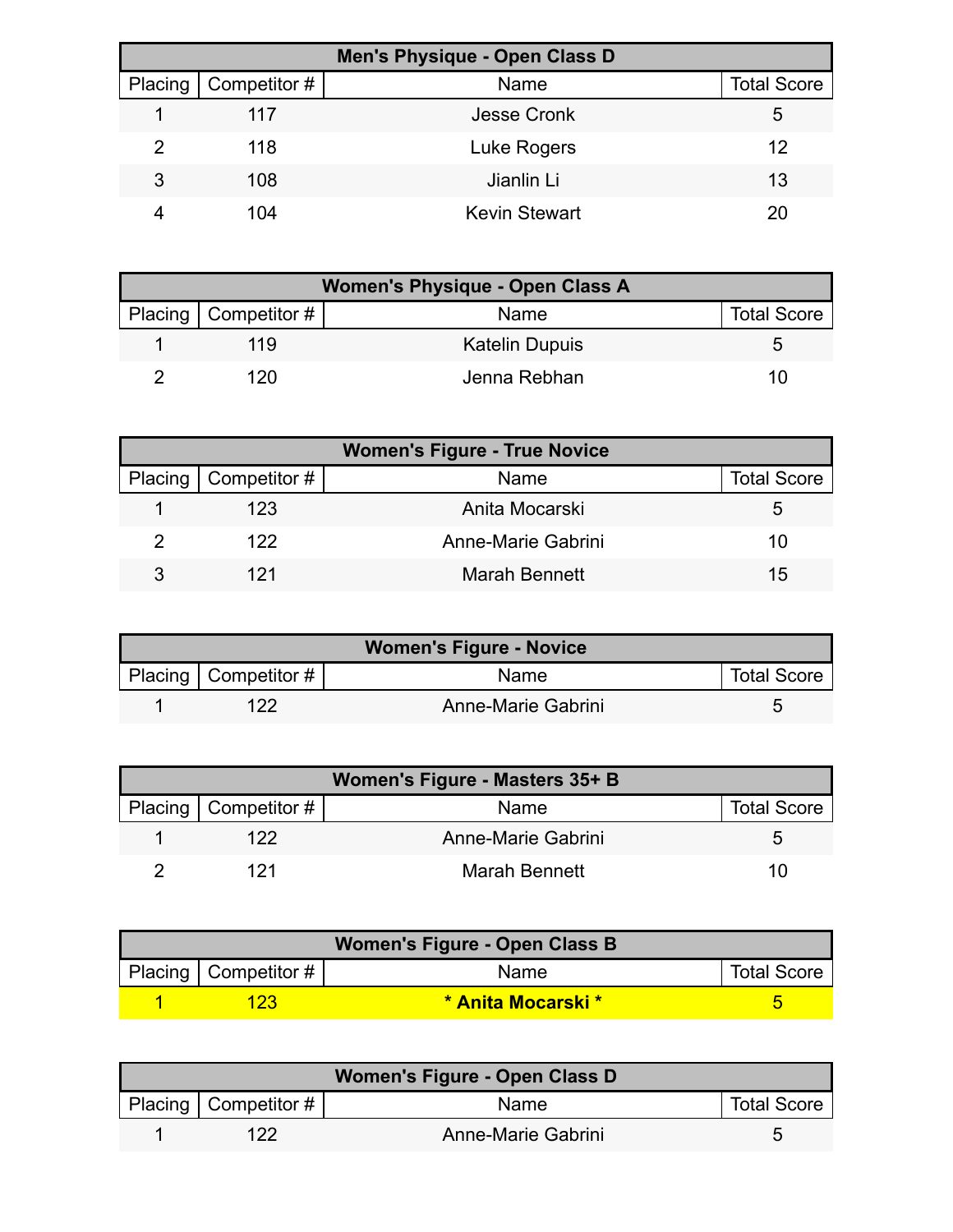| <b>Women's Wellness - True Novice</b> |                        |                        |                    |  |
|---------------------------------------|------------------------|------------------------|--------------------|--|
|                                       | Placing   Competitor # | Name                   | <b>Total Score</b> |  |
|                                       | 125                    | Julia Pacheco          | G                  |  |
|                                       | 127                    | Allison Toll           | 10                 |  |
|                                       | 126                    | <b>Olivia Rosewell</b> | 15                 |  |

| <b>Women's Wellness - Novice</b> |                        |                     |                    |  |
|----------------------------------|------------------------|---------------------|--------------------|--|
|                                  | Placing   Competitor # | Name                | <b>Total Score</b> |  |
|                                  | 125                    | Julia Pacheco       | 5.                 |  |
|                                  | 127                    | <b>Allison Toll</b> | 10                 |  |
|                                  | 126                    | Olivia Rosewell     | 15                 |  |

| Women's Wellness - Open Class A |                            |                   |                    |  |
|---------------------------------|----------------------------|-------------------|--------------------|--|
|                                 | Placing   Competitor # $ $ | <b>Name</b>       | <b>Total Score</b> |  |
|                                 | 125                        | * Julia Pacheco * |                    |  |

| Women's Wellness - Open Class C |                        |                        |                    |  |
|---------------------------------|------------------------|------------------------|--------------------|--|
|                                 | Placing   Competitor # | Name                   | <b>Total Score</b> |  |
|                                 | 127                    | <b>Allison Toll</b>    |                    |  |
|                                 | 126                    | <b>Olivia Rosewell</b> | 10                 |  |

| <b>Women's Bikini - True Novice</b> |              |                          |                    |
|-------------------------------------|--------------|--------------------------|--------------------|
| Placing                             | Competitor # | Name                     | <b>Total Score</b> |
|                                     | 128          | Jacklyn Furlong          | 5                  |
| $\mathcal{P}$                       | 130          | <b>Ashley Landry</b>     | 10                 |
| 3                                   | 134          | Diana Sanchez            | 15                 |
| $\overline{4}$                      | 135          | Dorsay Todjar            | 20                 |
| 5                                   | 133          | <b>Trizzie Nguyen</b>    | 25                 |
| 6                                   | 131          | June Loizides            | 30                 |
| 7                                   | 129          | <b>Trudie Harrington</b> | 35                 |
| 8                                   | 132          | Sarah Mcfaul             | 40                 |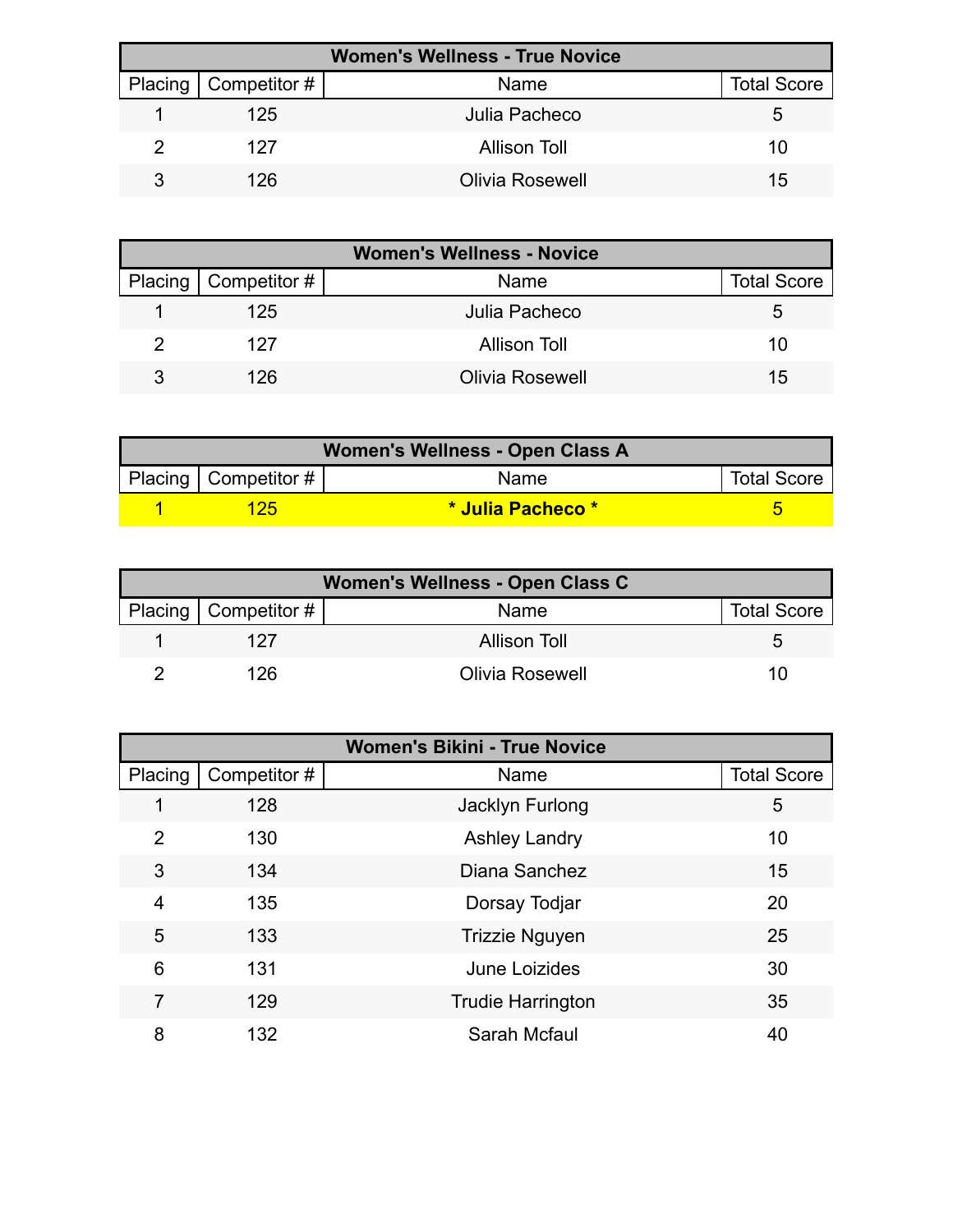| <b>Women's Bikini - Novice</b> |              |                       |                    |  |
|--------------------------------|--------------|-----------------------|--------------------|--|
| Placing                        | Competitor # | Name                  | <b>Total Score</b> |  |
|                                | 128          | Jacklyn Furlong       | 5                  |  |
| 2                              | 130          | <b>Ashley Landry</b>  | 10                 |  |
| 3                              | 134          | Diana Sanchez         | 15                 |  |
| 4                              | 136          | Amanda Mastronardi    | 22                 |  |
| 5                              | 133          | <b>Trizzie Nguyen</b> | 23                 |  |
| 6                              | 132          | Sarah Mcfaul          | 30                 |  |
|                                | 137          | Pasqua Paola          | 35                 |  |

| Women's Bikini - Teenage |                          |                |                    |  |
|--------------------------|--------------------------|----------------|--------------------|--|
|                          | Placing   Competitor $#$ | Name           | <b>Total Score</b> |  |
|                          | 133                      | Trizzie Nguyen |                    |  |

| Women's Bikini - Masters 45+ |                          |                          |                    |
|------------------------------|--------------------------|--------------------------|--------------------|
|                              | Placing   Competitor $#$ | Name                     | <b>Total Score</b> |
|                              | 129                      | <b>Trudie Harrington</b> |                    |
|                              | 138                      | Karen Arnott             | 10                 |

| Women's Bikini - Masters 35+ |                        |                     |                    |
|------------------------------|------------------------|---------------------|--------------------|
|                              | Placing   Competitor # | Name                | <b>Total Score</b> |
|                              | 140                    | <b>Faith Minion</b> | 5                  |
|                              | 139                    | Raziah Colagiacomo  | 10                 |
| 3                            | 131                    | June Loizides       | 15                 |
|                              | 138                    | <b>Karen Arnott</b> | 20                 |

| Women's Bikini - Open Class A |              |                       |                    |
|-------------------------------|--------------|-----------------------|--------------------|
| Placing                       | Competitor # | Name                  | <b>Total Score</b> |
|                               | 134          | Diana Sanchez         | 5                  |
| 2                             | 136          | Amanda Mastronardi    | 11                 |
| 3                             | 133          | <b>Trizzie Nguyen</b> | 14                 |
| 4                             | 131          | June Loizides         | 20                 |
| 5                             | 137          | Pasqua Paola          | 25                 |